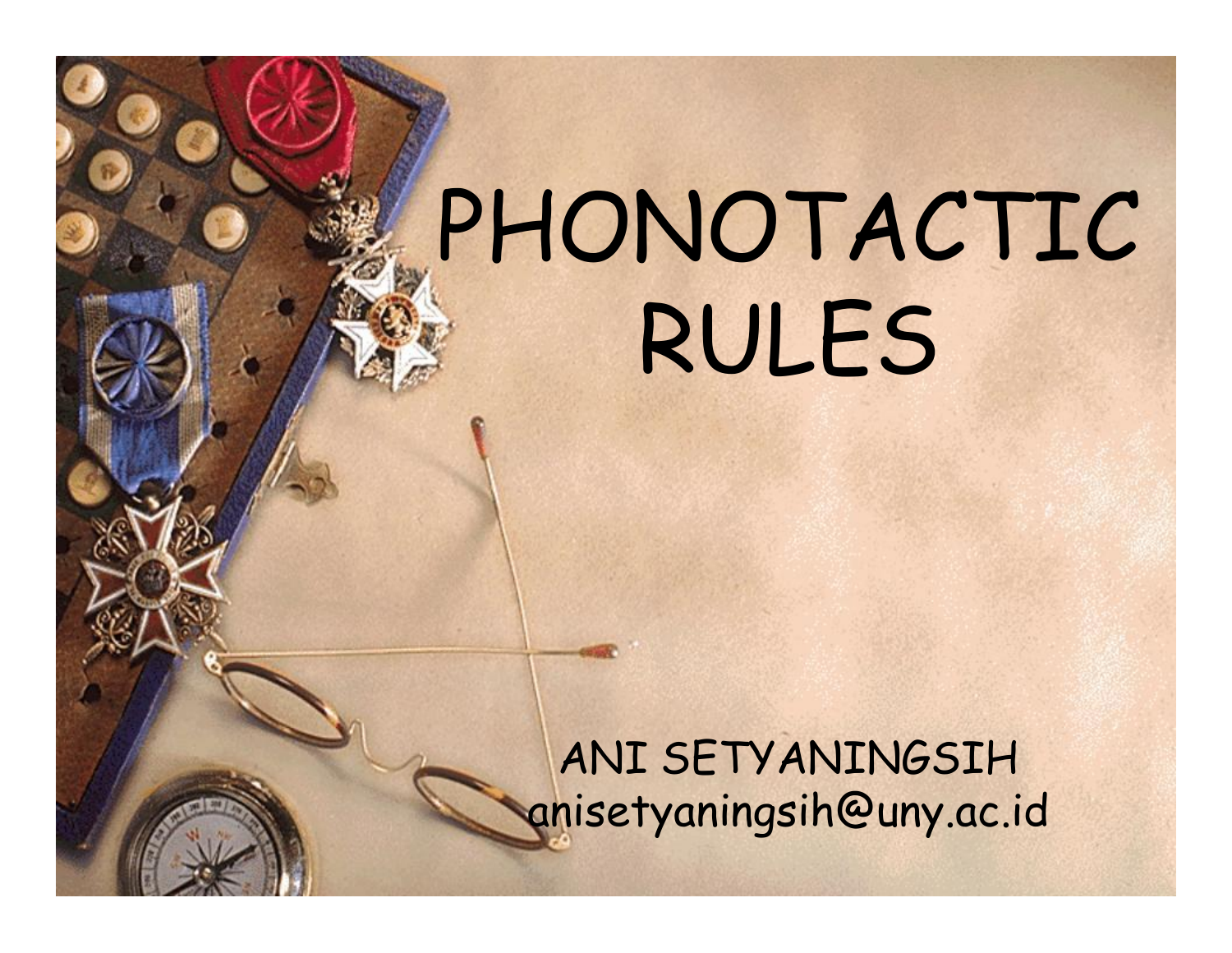*Syllable*

**→ a unit of linguistic structure that consists of a syllabic element and any segments that are associated with it**

- **\* Syllables don't serve any meaning-signalling function in language; they exist only to make speech easier for the brain to process.**
- \* **A word consists of at least one syllable.**

\* **A syllable consists of a central peak of sonority (usually a vowel) and the consonants cluster around the central peak.**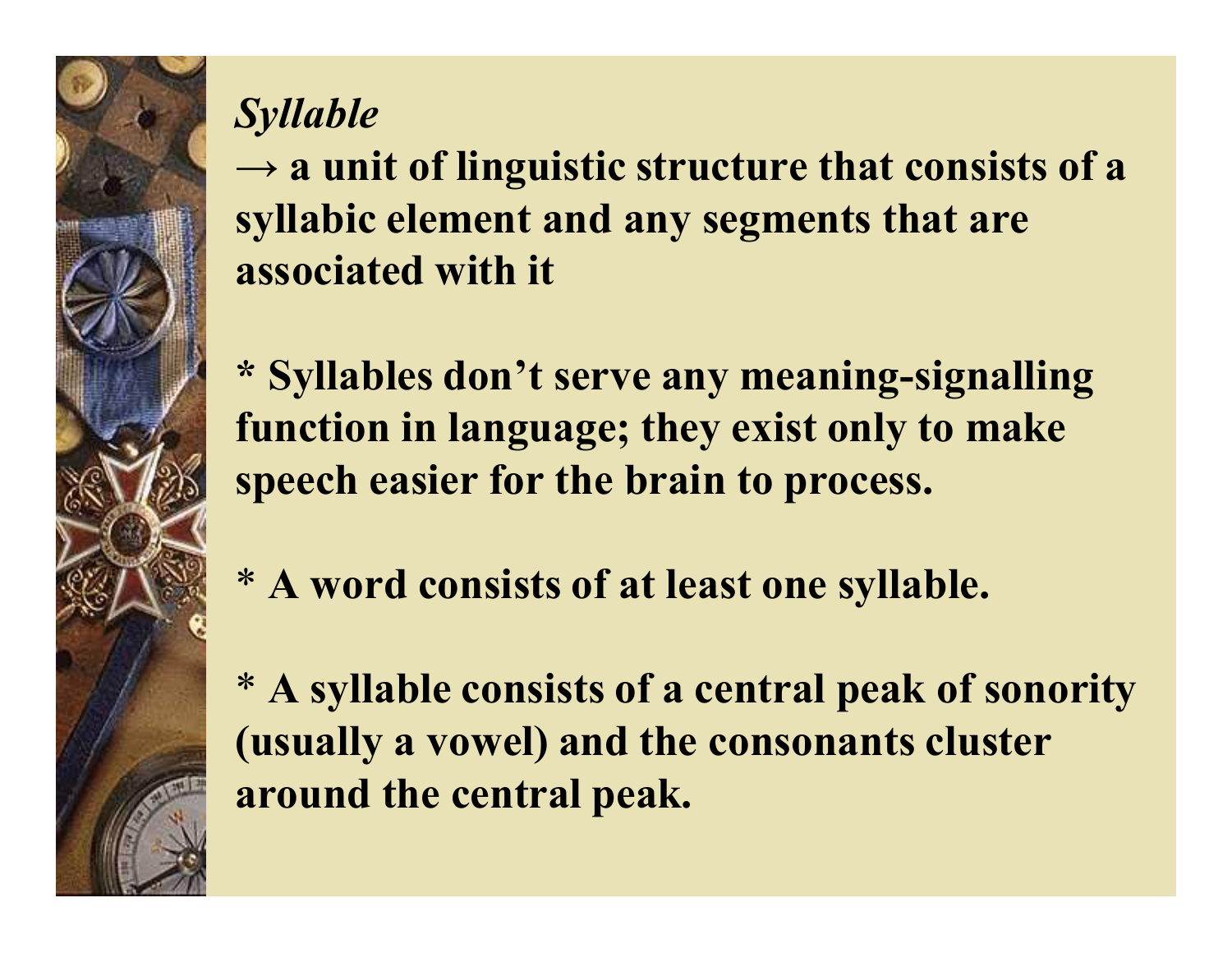## **FOUR SUB-SYLLABIC UNITS**

- **Nucleus: a syllabic segment that forms the core of a syllable.**
- **Coda: segments that follow the nucleus in the same syllabic.**
- **Rhyme: the nucleus and the coda of a syllable in a word.**
- **Onset: the beginning segments of the syllable; the ones preceding the nucleus.**

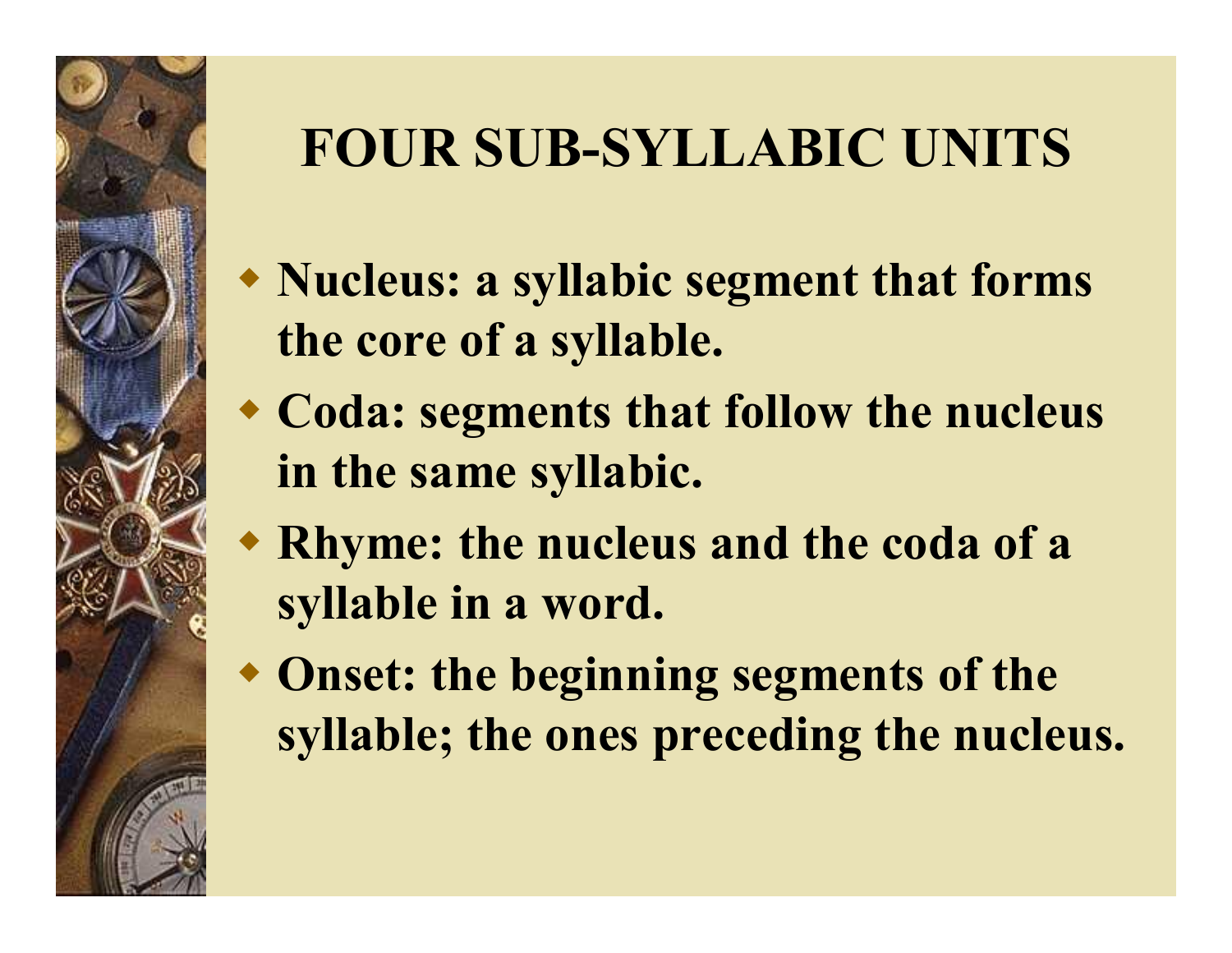

| <b>Parts</b>   | <b>Description</b>                      | <b>Optionality</b> |
|----------------|-----------------------------------------|--------------------|
| Onset          | Initial segment of a<br>syllable        | <b>Optional</b>    |
| <b>Nucleus</b> | <b>Central segment of a</b><br>syllable | <b>Obligatory</b>  |
| Coda           | <b>Closing segment of a</b><br>syllable | <b>Optional</b>    |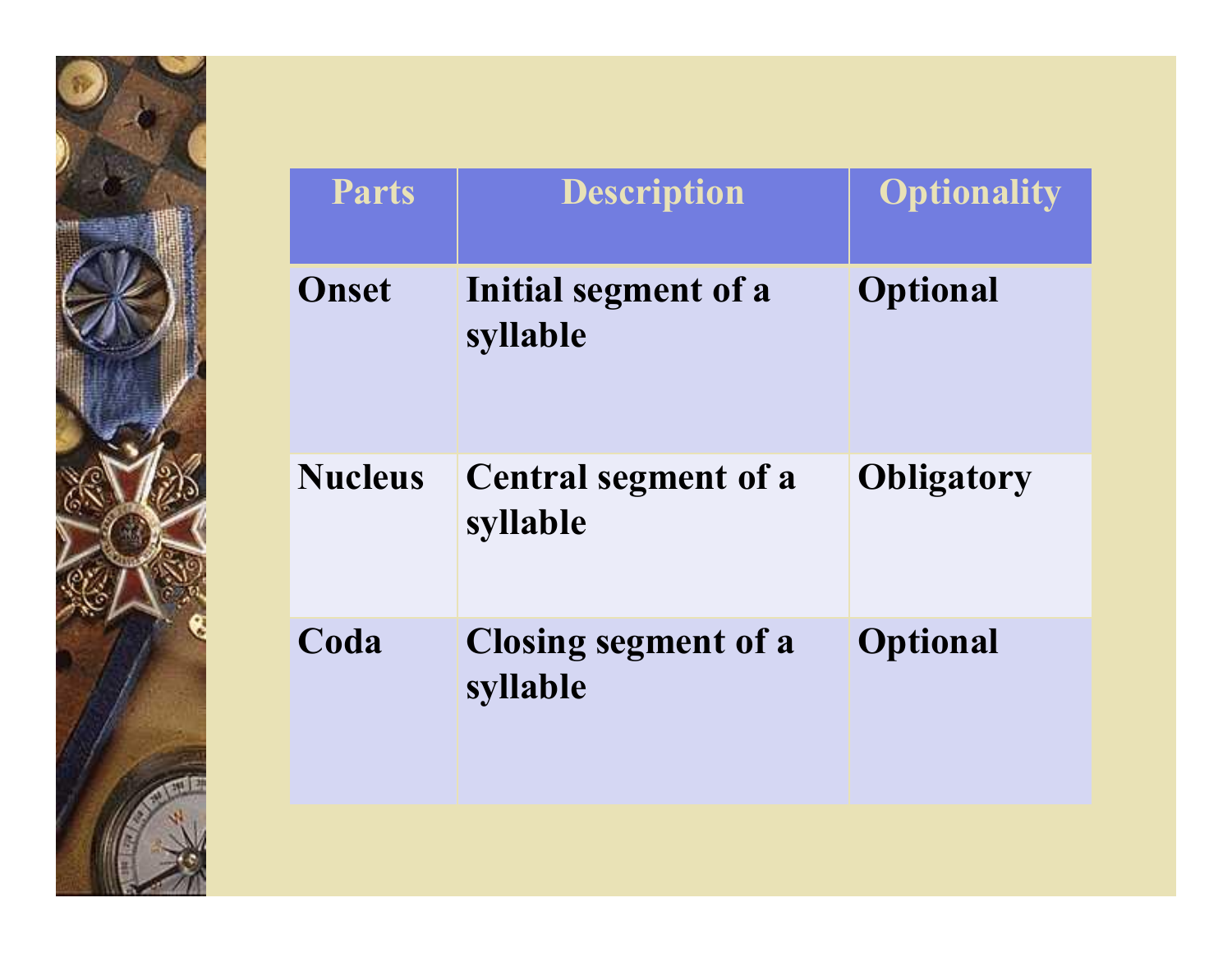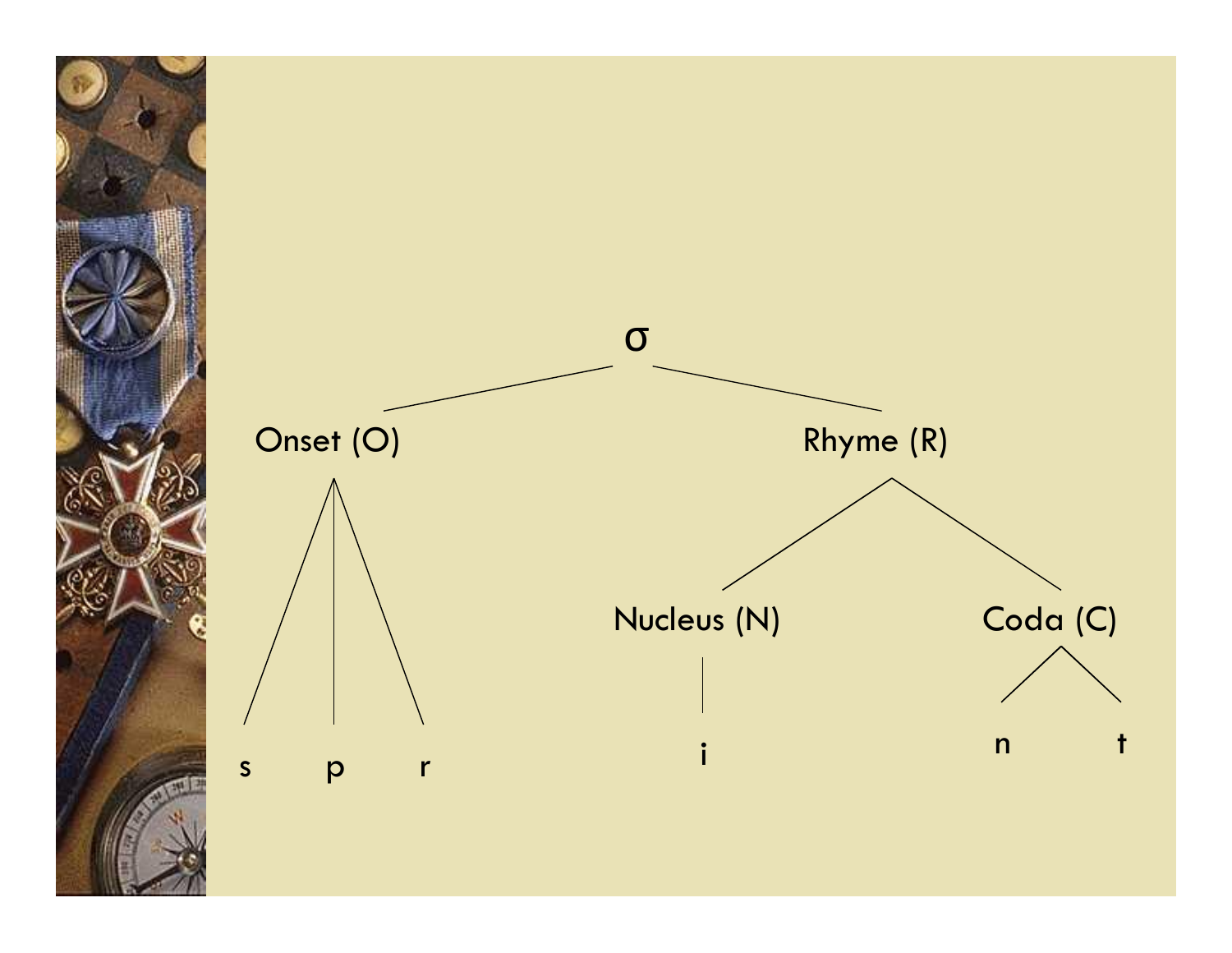

**.**

*Phonotactics* **is the set of constraints on how sequences of segment pattern. There are rules on the number and type of segments that can combine to form syllables and words which vary greatly from one language to language.**

- **\*** Arabic, every syllable must have an onset;
- \* Hawaiian, no codas are allowed
- \* English, onsets and codas are allowed

Each language has some restrictions on the permissible contents of slots in a syllable structure (known as phonotactic constraints).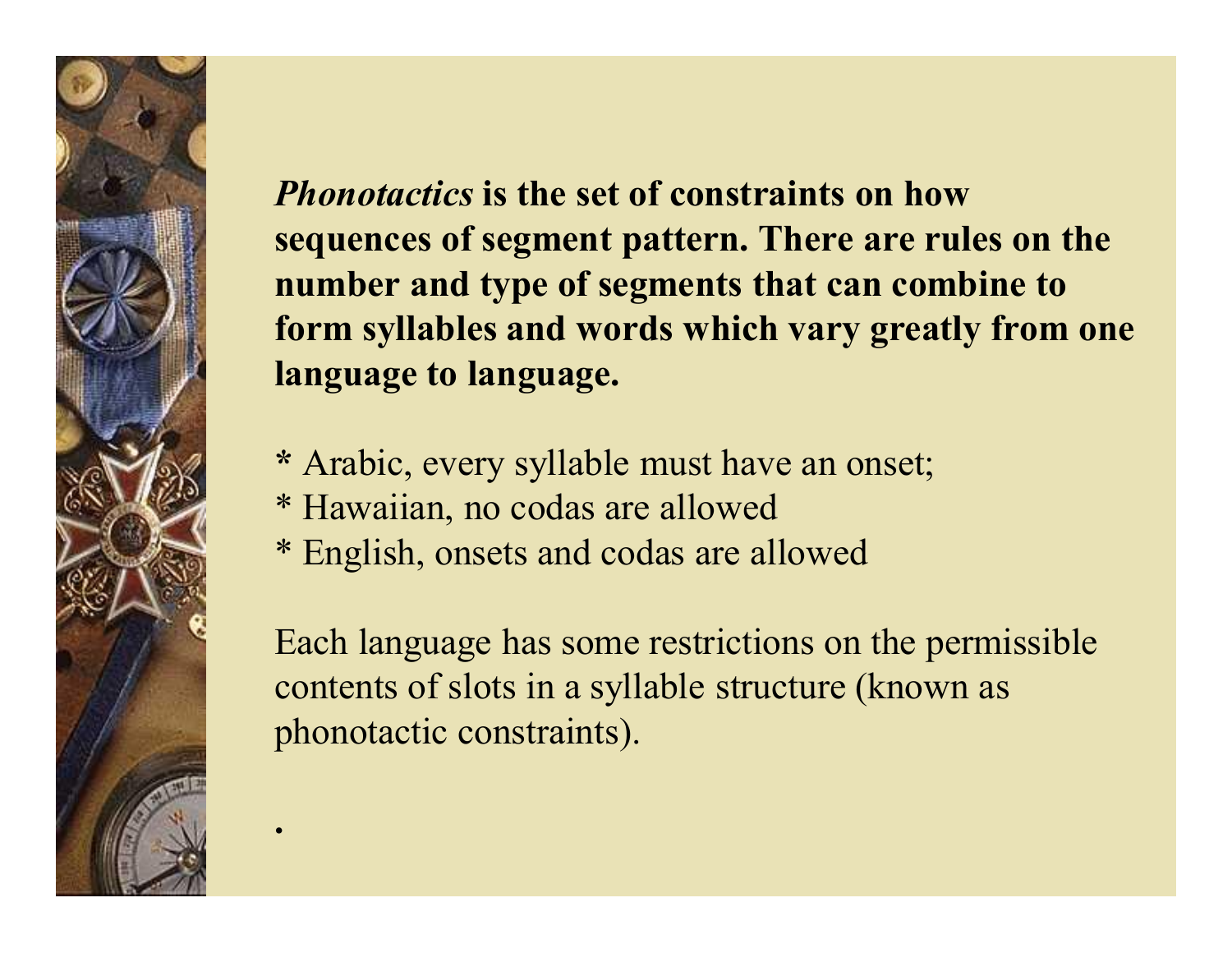## *Initial consonant clusters in English containing a voiceless stop***.**

| $Labil + sonorant$                            |                                            | Coronal + sonorant                               |                                | <b>Velar + sonorant</b>                                                                   |                                                       |
|-----------------------------------------------|--------------------------------------------|--------------------------------------------------|--------------------------------|-------------------------------------------------------------------------------------------|-------------------------------------------------------|
| [p]<br>[pr]<br>[pw]<br>[pj]<br>[spl]<br>[spr] | please<br>proud<br>pure<br>split<br>spring | [t]<br>[tr]<br>[tw]<br>$[t_1]$<br>[stl]<br>[str] | trade<br>twin<br>tune<br>strip | $\left[\mathbf{k}\right]$<br>[kr]<br>$\left[\mathbf{kw}\right]$<br>[kj]<br>[skl]<br>[skr] | clean<br>cream<br>queen<br>cute<br>sclerosis<br>scrap |
| [spw]<br>[spi]                                | spew                                       | $[$ stw $]$<br>[stj]                             | <b>stew</b>                    | [skw]<br>[skj]                                                                            | squeak<br>skewer                                      |

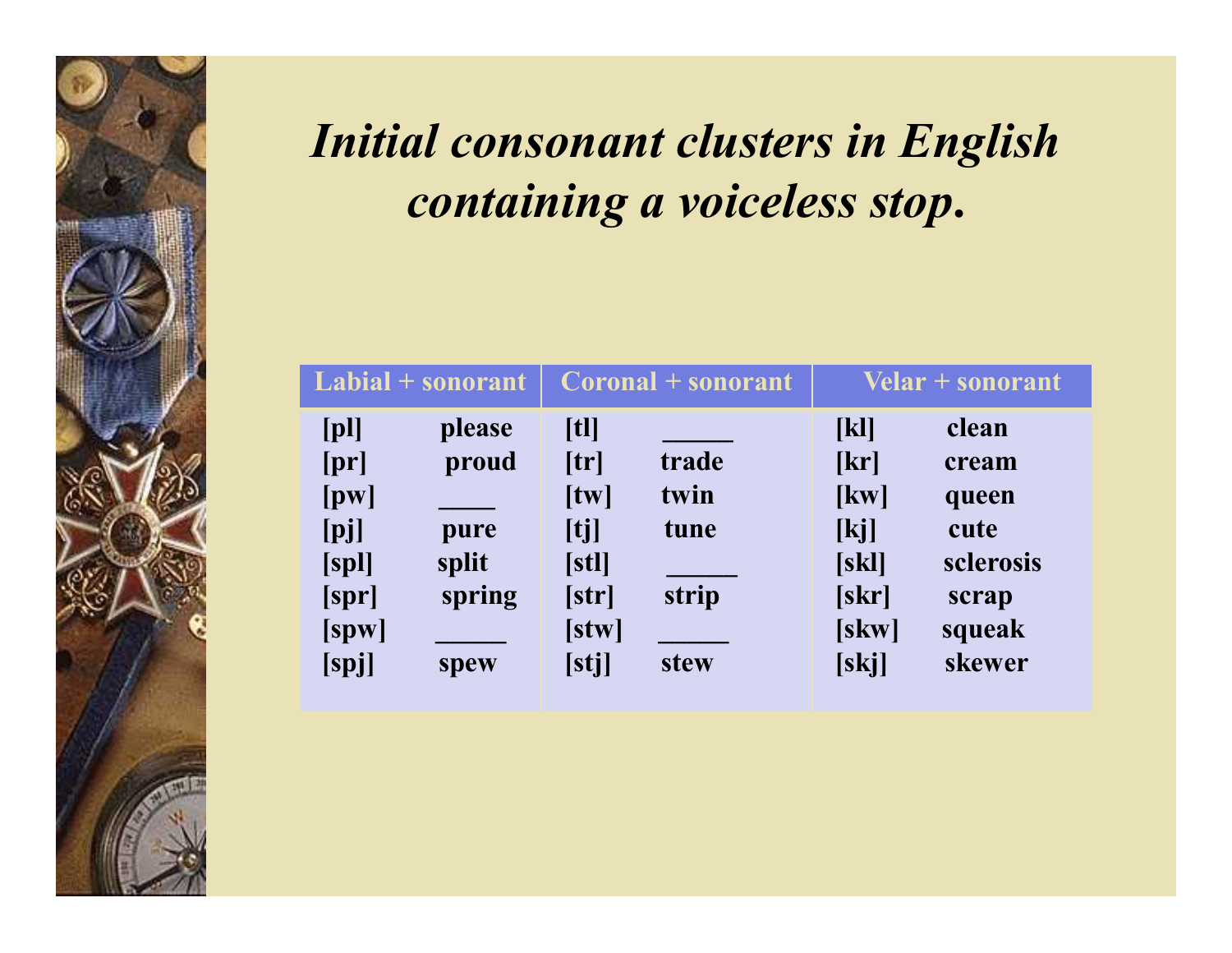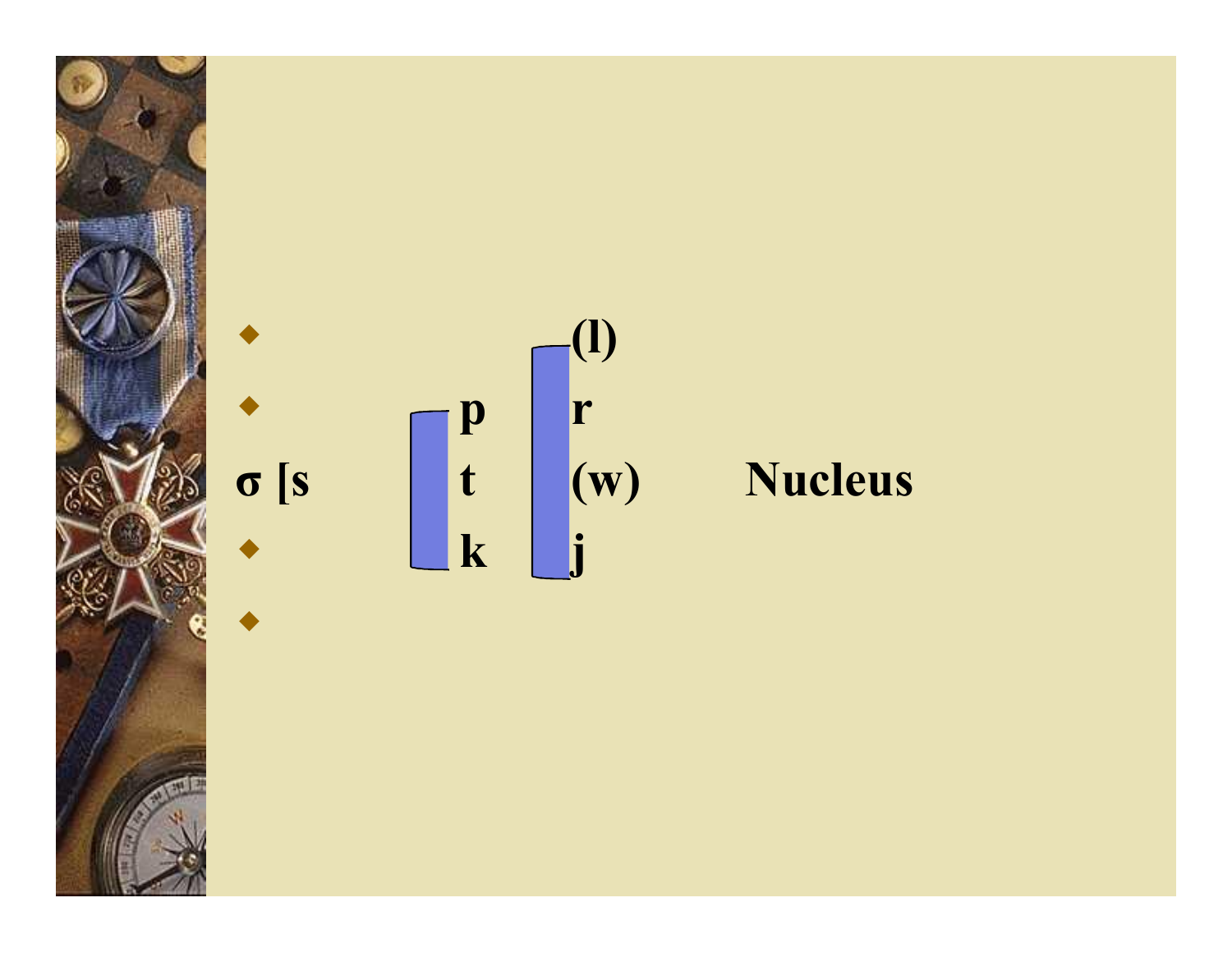- *Accidental Gaps***: gaps in a language's inventory of forms that correspond to nonccuring but possible forms.**
	- **Eg. kodak, zen, perestroika**
- *Systematic Gaps***: gaps in the occurring syllable structures of a language that result from the exclusion of certain sequences.** 
	- **Eg. psychology, pterodactyl**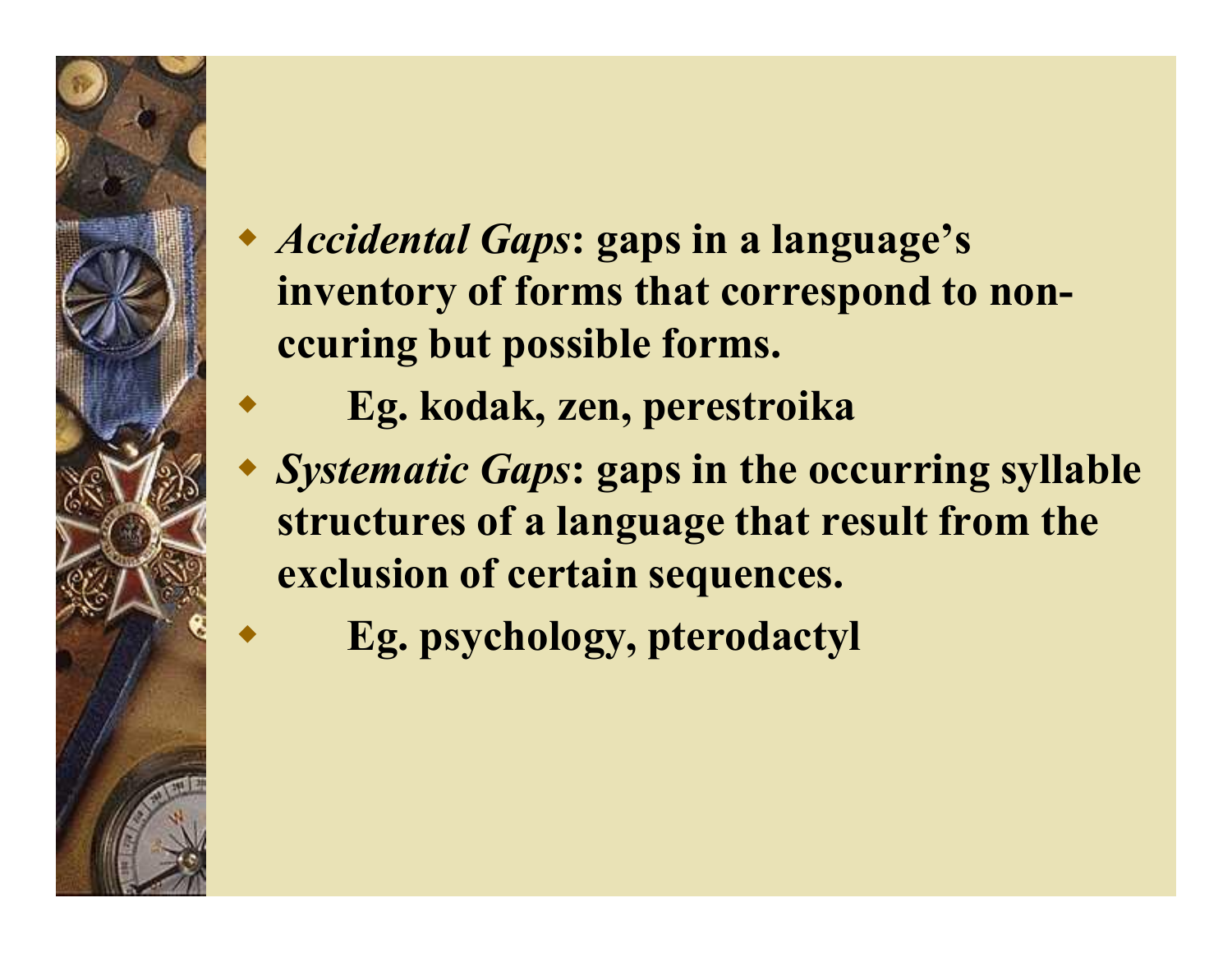## *Setting Up Syllables*

**1. Link a vowel to an N above it by drawing an association line. Then place an R above each N. Above each R, place a σ; link all association lines.**

> **σ σ │ │ R R │ │ N N │ │ ekstri:m**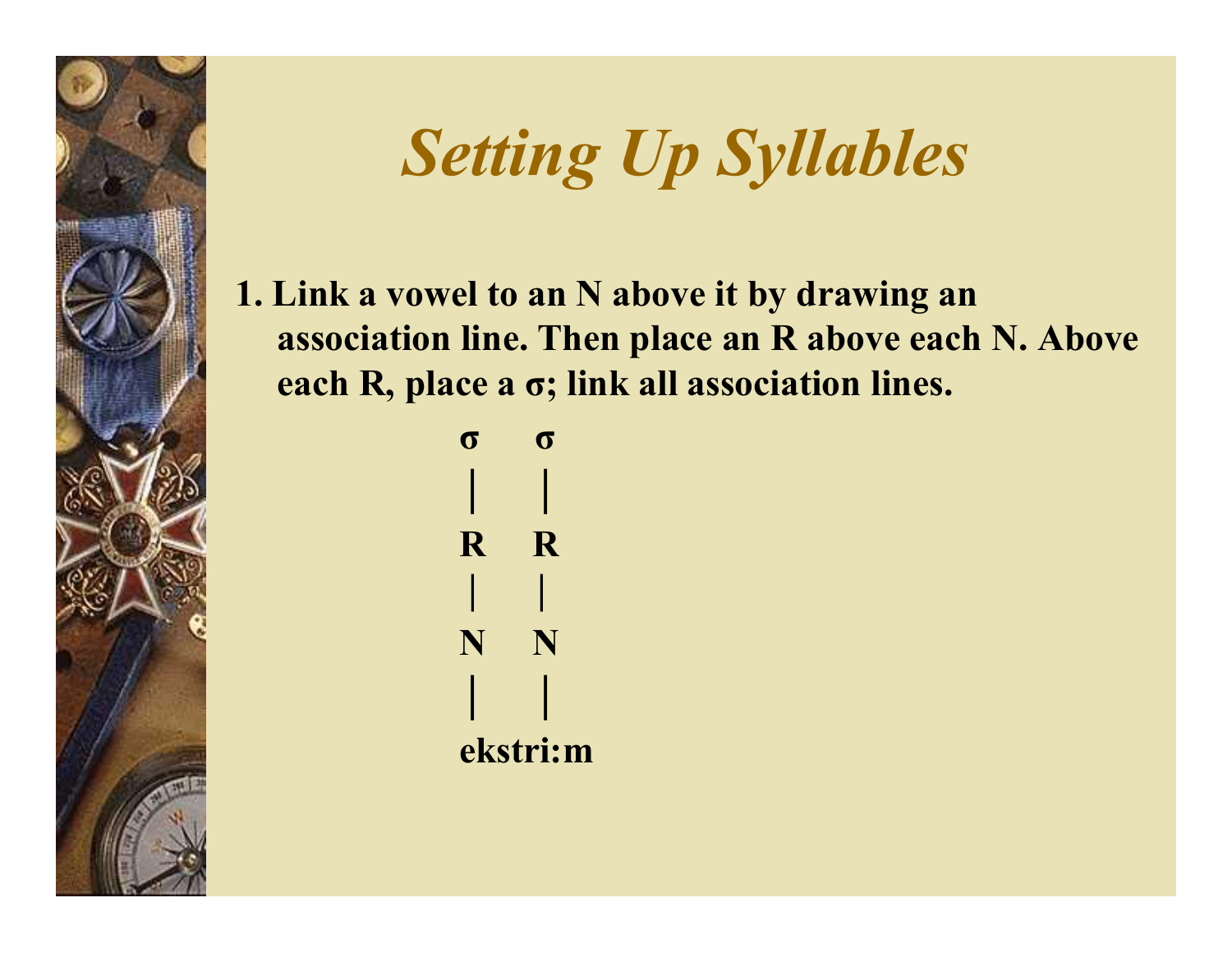2. Link the consonants precede the nucleus to an O and join it in the same syllable as the vowel to the right.



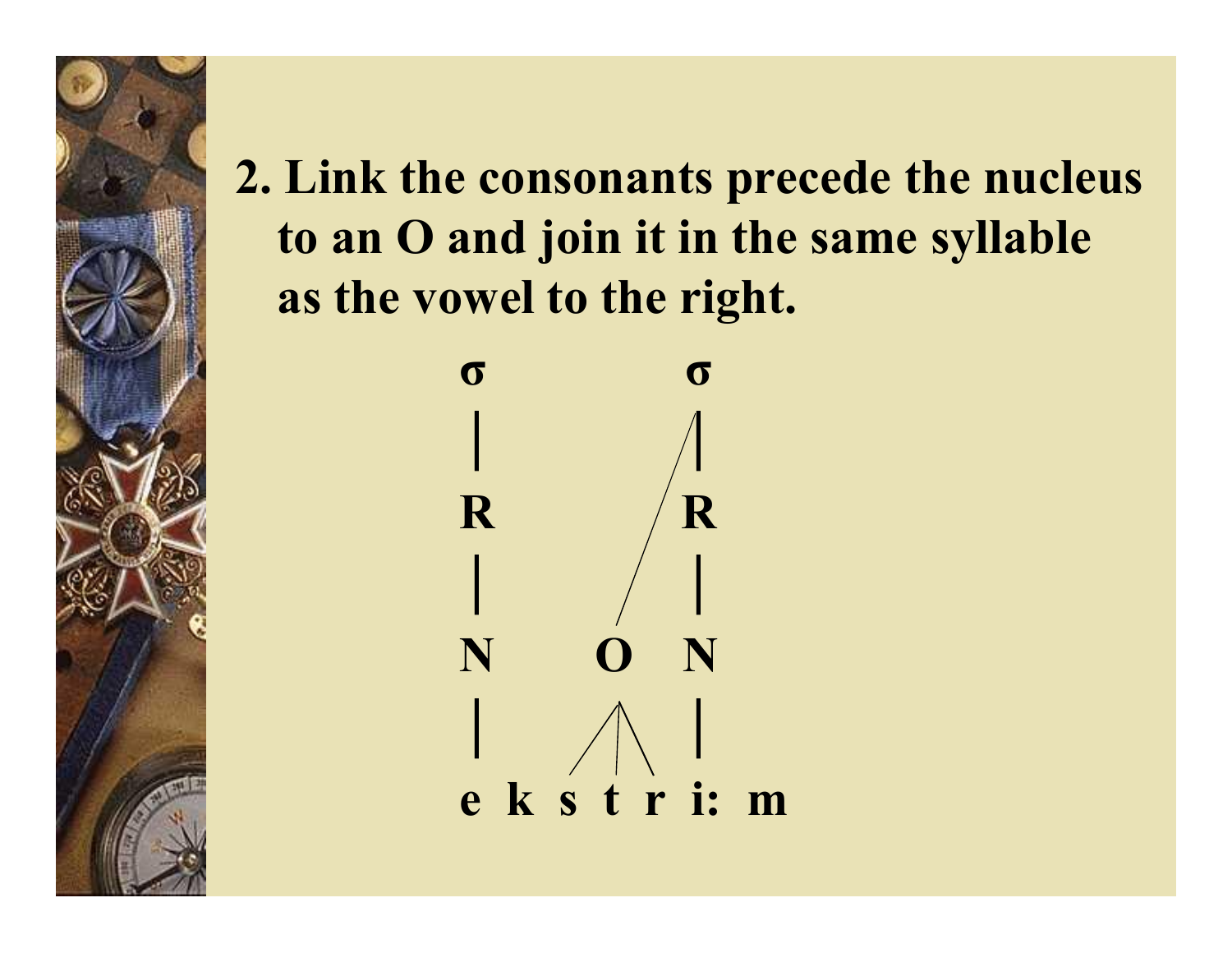3. Link the consonants after the N to a C above them. A syllable with a coda is called a closed syllable.



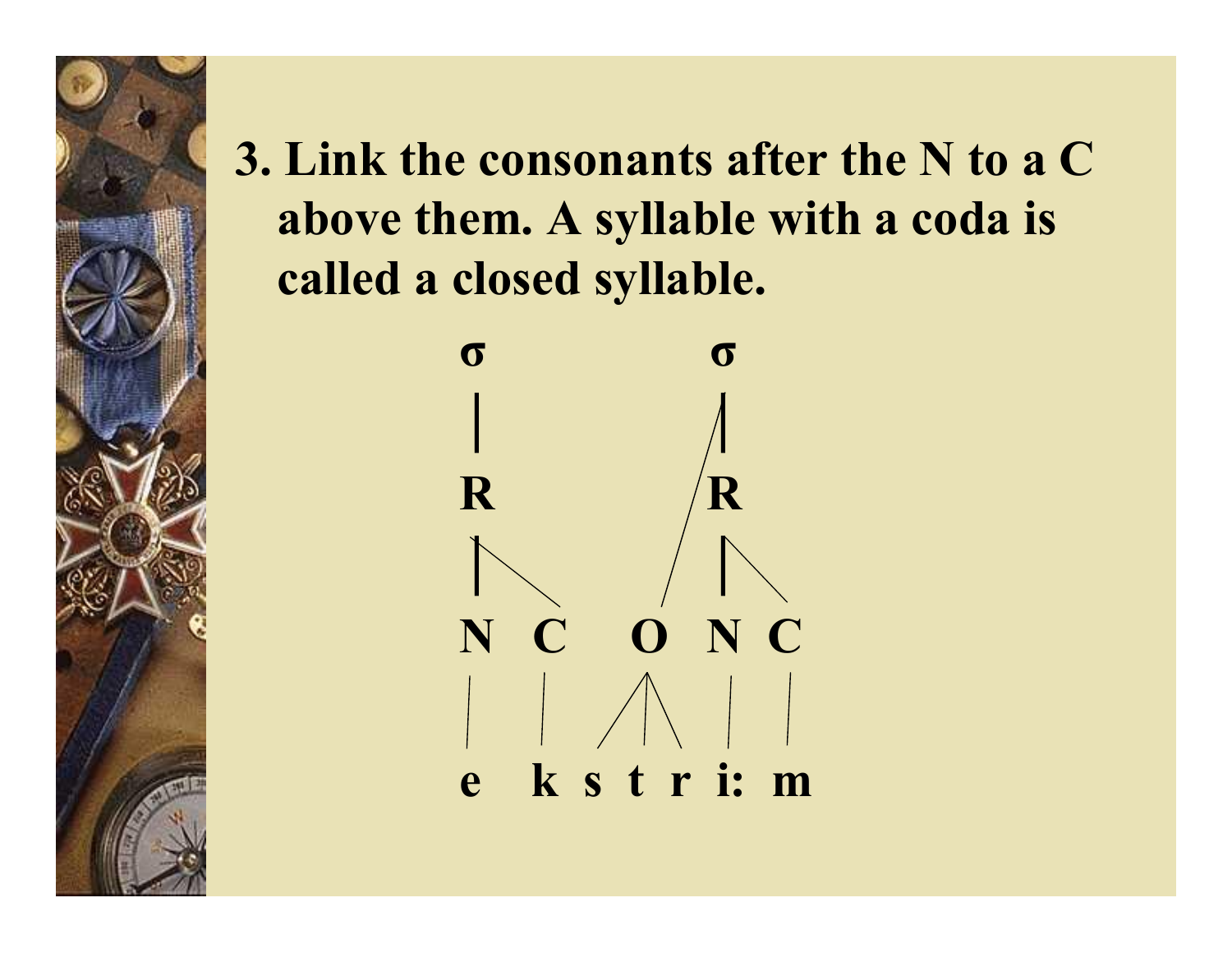

#### 4. **Link the syllables which make up a single form to a Wd.**

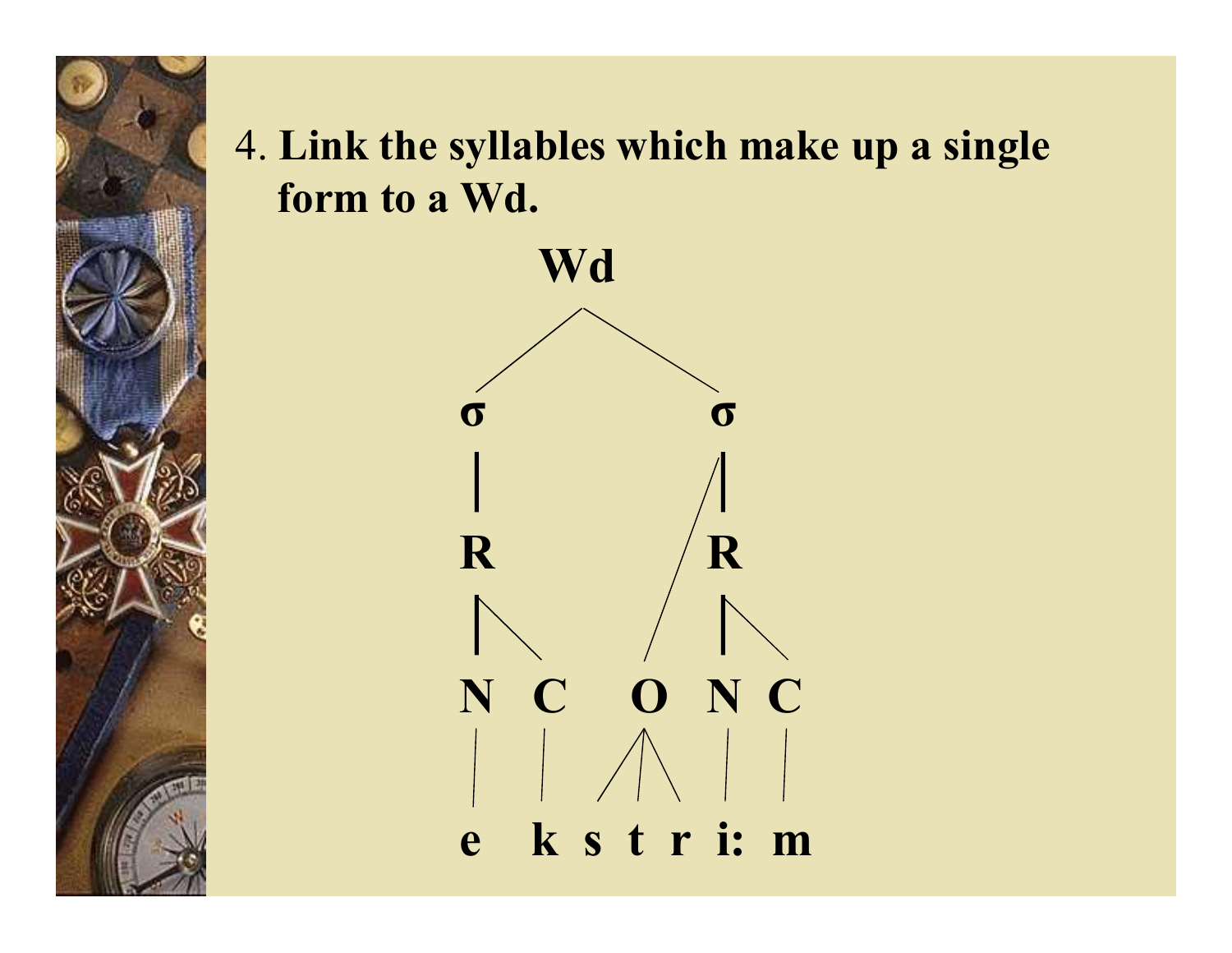#### *Liquids and nasals as syllable nuclei*

- **The English liquids [l, r] and the nasals can be the nucleus of the syllables under certain conditions.**
	- **[r] can be a nucleus as easily as a vowel**
- **eg. bird, word, her, fur, perceive, surname, mother, actor**
	- **[l] and nasals [m, n] become nucleus when they**
	- **follow an alveolar consonant in the last syllable of a word.**
- **eg. bottle, bottom, button**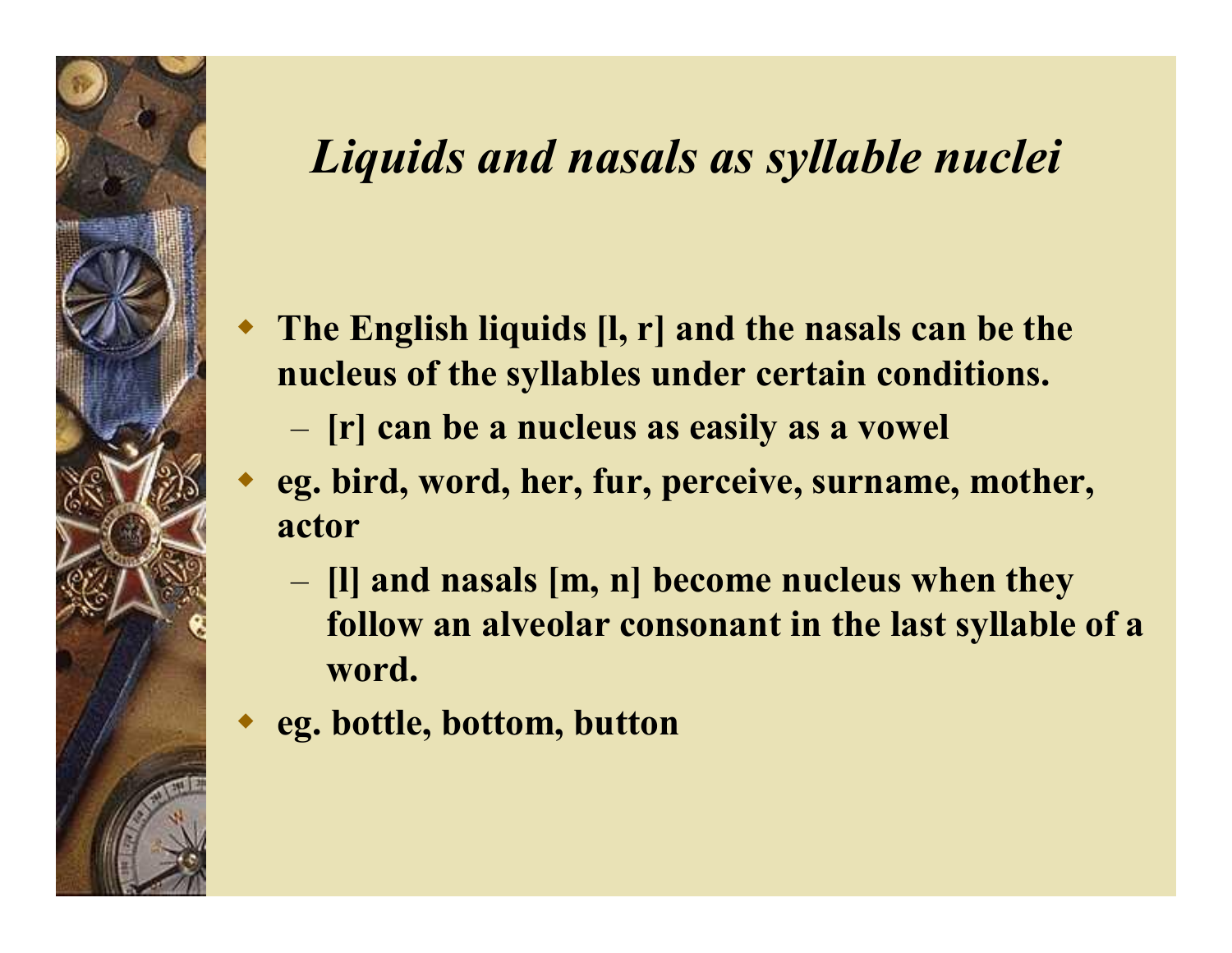## **Some Phonotactical Rules**

- **all phonological words must consist of at least one syllable, and hence must contain at least one vowel**
- **sequences of repeated consonants are not possible**
- **the velar /ŋ/ never occurs in the onset of a syllable**
- **the glottal fricative /h/ never occurs in the coda of a syllable**
- **the affricates /t / and /d /, and the glottal fricative /h/ do not occur in complex onsets**
- **if the first consonant in a two-consonant onset is not an /s/, the second consonant must be a liquid or a glide- /l/, /r/, /w/, /j/**